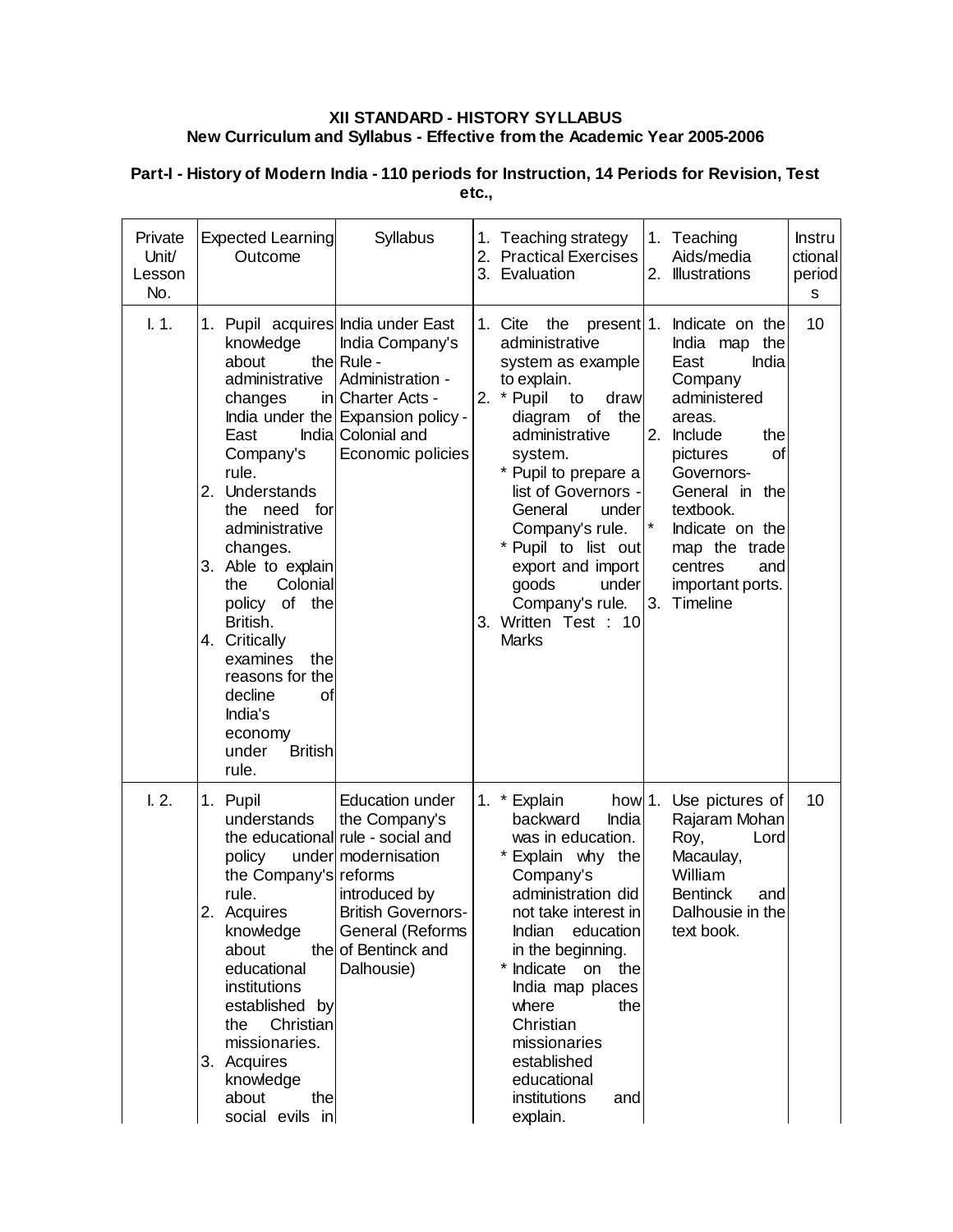|        | India.<br>4. Able<br>to<br>examine<br>the<br>causes for it.<br>5. Understands<br>the measures<br>adopted<br>to<br>remove<br>them<br>by<br>some<br>Governors-<br>General.<br>6. Able to explain<br>reforms<br>the<br>introduced<br>during the East<br>India<br>Company's<br>rule.                                                                                           |                                                                                                                                   |    | * Cite<br>the<br>prevalence of sati,<br>child<br>marriage,<br>female infanticide<br>still<br>in.<br>some<br>places<br>and<br>explain.<br>2. * Ask pupil to list<br>out the Christian<br>missionaries<br>* Ask pupil to mark<br>on the map the<br>location<br>οf<br>important<br>educational<br>institutions<br>3. Discussion<br>on<br>social evils<br>Unit Test<br>10<br>÷.<br><b>Marks</b> |    |                                                                                                                                                  |    |
|--------|----------------------------------------------------------------------------------------------------------------------------------------------------------------------------------------------------------------------------------------------------------------------------------------------------------------------------------------------------------------------------|-----------------------------------------------------------------------------------------------------------------------------------|----|---------------------------------------------------------------------------------------------------------------------------------------------------------------------------------------------------------------------------------------------------------------------------------------------------------------------------------------------------------------------------------------------|----|--------------------------------------------------------------------------------------------------------------------------------------------------|----|
| II. 3. | 1. Pupil<br>understands<br>the<br>leading to the mutiny.<br>establishment<br>of British rule<br>in Tamil Nadu.<br>Understands<br>2.<br>the causes for<br>Palayakkar<br>rebellion.<br>3. Acquires<br>knowledge<br>Vellore<br>about<br>Mutiny.<br>4.<br>Examines<br>whether<br>the<br>Palayakkar<br>rebellion<br>is<br>related with the<br>freedom<br>movement<br>or<br>not. | British rule in<br>Tamil Nadu -<br>Palayakkar<br>circumstances   Rebellion - Vellore                                              |    | 1. Use<br>Tamil<br>indicate<br>map<br>to<br>ruled<br>areas<br>Palayakkars<br>and<br>explain.<br>2. Pupil to indicate on<br>the TN map the<br>areas under British<br>rule.<br>* Pupil<br>draw<br>to<br>Time line<br>3. Oral Test<br>10<br>$\mathbb{R}^{\mathbb{Z}}$<br><b>Marks</b>                                                                                                          | 3. | Nadu 1. Use Tamil Nadu<br>map<br>$by$ 2. Use pictures of<br>Pulithevan,<br>Veerapandiya<br>Kattabommu<br>and<br>Maruthu<br>brothers.<br>Timeline | 10 |
| II.4.  | 1. Pupil acquires The Great Revolt<br>knowledge<br>about<br>Great revolt.<br>2. Understands<br>the revolt.<br>3. Able to explain proclamation.                                                                                                                                                                                                                             | of 1857 - causes -<br>the Results - First war<br>of Indian<br>independence -<br>the results of End of Company's<br>Rule - Queen's | 1. | * Indicate on India 1. Use India map<br>the $2$ .<br>map where<br>revolt took place<br>and explain.<br>* Explain why that<br>revolt is called as $ 3$ .<br>the First war of<br>Indian                                                                                                                                                                                                       |    | Use<br>the<br><b>of</b><br>pictures<br>leaders of the<br>revolt.<br>Timeline                                                                     | 10 |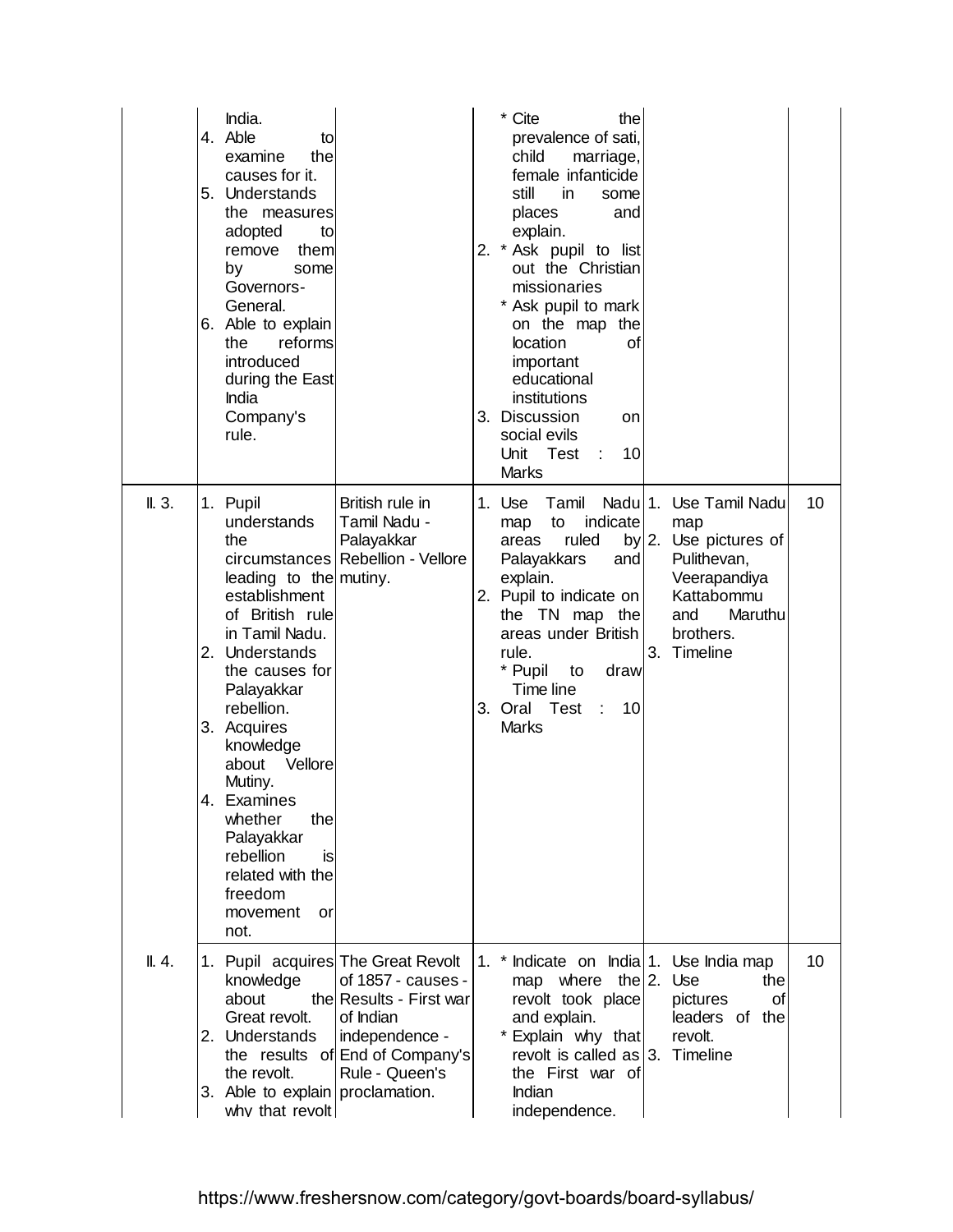|         | is called as the<br>first<br>war<br>οt<br>Indian<br>independence.                                                                                                                                                                         |                                                                                                                                                                                                                         | 3. | 2. * Pupil to locate on<br>India map where<br>the<br>revolt<br>occurred.<br>* Pupil to write a<br>critical Essay on<br>the causes and<br>results<br>of<br>the<br>revolt.<br>Unit Test :<br>10<br>Marks                                                                                                                                              |                                                                                                  |    |
|---------|-------------------------------------------------------------------------------------------------------------------------------------------------------------------------------------------------------------------------------------------|-------------------------------------------------------------------------------------------------------------------------------------------------------------------------------------------------------------------------|----|-----------------------------------------------------------------------------------------------------------------------------------------------------------------------------------------------------------------------------------------------------------------------------------------------------------------------------------------------------|--------------------------------------------------------------------------------------------------|----|
| III. 5. | 1. Pupil acquires Socio-religious<br>knowledge<br>religious<br>reform<br>movements.<br>2. Understands<br>the<br>achievements<br>movements.<br>3. Able to analyse movements)<br>the results of<br>reform<br>the<br>movements.              | reform<br>about the aims movements in the<br>of the socio-19th century India<br>(Brahmo Samaj,<br>Arya Samaj,<br>Theosophical<br>Society,<br>Ramakrishna<br>Movement,<br>of the reform Muslim, Parsi and<br>Sikh Reform |    | 1. Explain the causes 1. Use pictures of<br>for the emergence<br>οf<br>the<br>reform $2$ .<br>movements<br>and<br>their organisations.<br>2. * Pupil to collect<br>pictures of reform $3$ . Timeline<br>leaders.<br>* Prepares chart on<br>organisations,<br>and ideals<br>for<br>display<br>in<br>classroom.<br>3. Quiz on the topic :<br>10 Marks | reform leaders.<br>Use<br>pictures<br>portraying<br>the<br>services of the<br>organisations.     | 10 |
| III. 6. | knowledge<br>about<br>changes<br>introduced<br>administration<br>after 1858.<br>2. Able to explain Lord Curzon and<br>the reforms of its results)<br>Lord<br>Curzon<br>and its results.                                                   | 1. Pupil acquires Changes in Indian<br>administration<br>the after 1858 (1861<br>Act - Rippon -<br>in 1892 Act -<br>Administrative<br>Reforms under                                                                     |    | 1. Explain<br>the<br>and the changes in<br>administration after<br>1858.<br>2. Ask pupil to list out<br>reforms<br>οf<br>the<br>Rippon<br>and<br>Curzon.<br>3. Unit<br><b>Test</b><br>10<br><b>Marks</b>                                                                                                                                            | acts 1. Use pictures of<br>Rippon<br>and<br>Curzon.<br>2. Timeline                               | 10 |
| IV. 7.  | 1. Pupil<br>understands<br>the causes for two phases) -<br>the birth of the Emergence -<br>freedom<br>movement.<br>2. Understands<br>the<br>achievements<br>οf<br>moderates.<br>3. Understands<br>the<br>circumstances<br>responsible for | India's Freedom<br>Movement (First<br>growth -<br>Moderates -<br>Extremists -<br>Minto-Morley<br>Reforms - Home<br>the Rule movement -<br>Montague -<br>Chelmsford<br>Reforms.                                          | 3. | 1. Use<br>pictures<br>moderates<br>and $2.$<br>extremists<br>to<br>explain.<br>2. * Pupil to list out the<br>names<br>of<br>moderate<br>and<br>extremist leaders.<br>* Ask<br>pupil<br>to<br>collect information<br>on the freedom<br>fighters of his/her<br>locality.<br>Oral Test : 10<br>Marks                                                   | of $1.$ India map.<br>Use pictures of<br>moderate<br>and<br>extremist<br>leaders.<br>3. Timeline | 15 |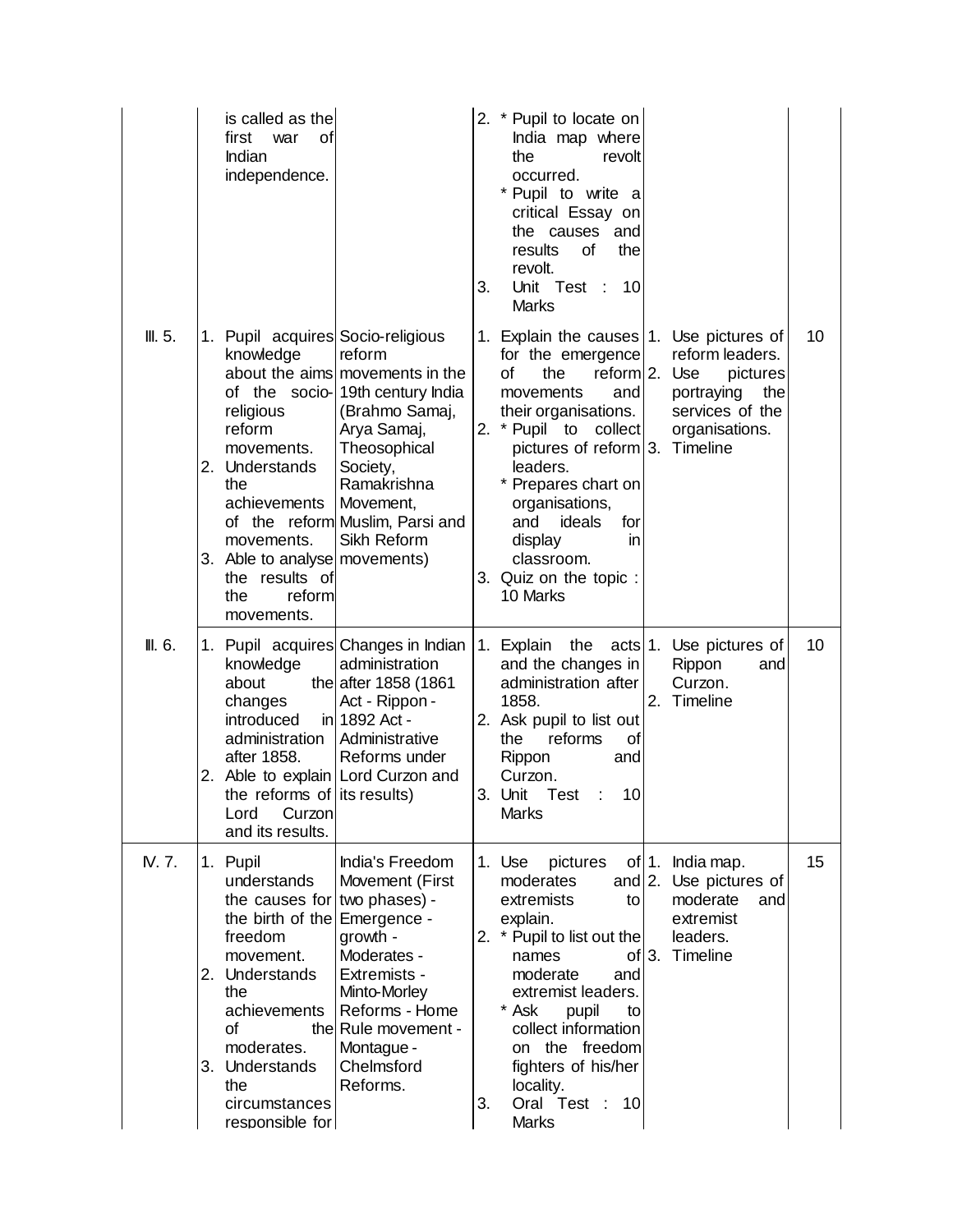|        | rise<br>οf<br>the<br>extremism.<br>4. Able<br>to<br>describe<br>the<br>achievements<br>οf<br>the<br>extremists.                                                                                                                                                                                                      |                                                                                                                                                                                                                                                                                                         | Marks                                                                                                                                                                                                                                                                                                 |                                                                                                                                                                              |    |
|--------|----------------------------------------------------------------------------------------------------------------------------------------------------------------------------------------------------------------------------------------------------------------------------------------------------------------------|---------------------------------------------------------------------------------------------------------------------------------------------------------------------------------------------------------------------------------------------------------------------------------------------------------|-------------------------------------------------------------------------------------------------------------------------------------------------------------------------------------------------------------------------------------------------------------------------------------------------------|------------------------------------------------------------------------------------------------------------------------------------------------------------------------------|----|
| IV. 8. | knowledge<br>about<br>movements<br>started during operation<br>the Gandhian Movement -<br>period.<br>2. Pupil<br>understands<br>the<br>movements<br>3. Able<br>describe<br>events leading Satyagraha -<br>to<br>independence.   Quit India                                                                           | 1. Pupil acquires India's Freedom<br>Movement<br>the (Gandhian period)<br>- Non-Co-<br>Swarajya Party -<br>Simon<br>Commission -<br>the outcome of Salt Satyagraha -<br><b>Round Table</b><br>Conferences -<br>to Gandhi - Irwin<br>the Pact - Individual<br>India's Cripps Mission -<br>Movement etc.) | 1. Indicate on the map 1. Use India map.<br>of India where the 2. Use<br>Gandhian<br>movements<br>were<br>and<br>vigorous<br>explain.<br>2. Ask pupil to list out 3. Timeline<br>the<br>movements<br>started by Gandhi.<br>3. Written test : 10<br><b>Marks</b>                                       | the<br>of<br>pictures<br>leaders<br>οf<br>Gandhian<br>period.                                                                                                                | 15 |
| IV. 9. | 1. Pupil acquires Role of Tamil<br>knowledge<br>about the Role Freedom<br>of Tamil Nadu Movement<br>in<br>freedom<br>movement.<br>2. Pupil<br>understands<br>about<br>the<br>political<br>condition<br>of<br>Tamil Nadu.<br>3. Able to explain<br>Role<br>the<br>Οf<br>Tamil Nadu in<br>India's freedom<br>struggle. | Nadu in India's<br>India's (Justice Party's<br>Rule, Congress<br>Movement)                                                                                                                                                                                                                              | 1. Use<br>Tamil<br>map and locate the<br>places where the $2$ . Use<br>freedom<br>movements<br>were<br>observed in Tamil<br>Nadu and explain.<br>2. Ask pupil to list out<br>the leaders of Tamil<br>Nadu<br>who<br>participated in the<br>freedom<br>movement.<br>3. Unit Test<br>10<br><b>Marks</b> | Nadu 1. Use the Tamil<br>Nadu map.<br>the<br>of<br>pictures<br>Tamil<br>Nadu<br>freedom<br>fighters.                                                                         | 10 |
| V. 10. | 1. Pupil<br>understands<br>social,<br>the<br>economic<br>scientific<br>technological<br>developments<br>the<br>ın<br>independent<br>India.                                                                                                                                                                           | India after<br>independence -<br>Social, Economic,<br>Scientific and<br>and Technological<br>Progress -<br>Foreign Policy<br>post (1947-2000)                                                                                                                                                           | 1. Explain<br>the $1$ .<br>progress of India in<br>different fields after<br>1947.<br>* Explain<br>the<br>foreign policy of<br>India in relation to 2.<br>super powers<br>$\blacksquare$<br>neighbours - and<br>other countries.                                                                      | Use the map of<br>India and locate<br>airports, ports,<br>atomic<br>power<br>stations,<br>dams<br>etc.<br>Use<br>the<br>statistical<br>information<br>on<br>and<br>literacv. | 10 |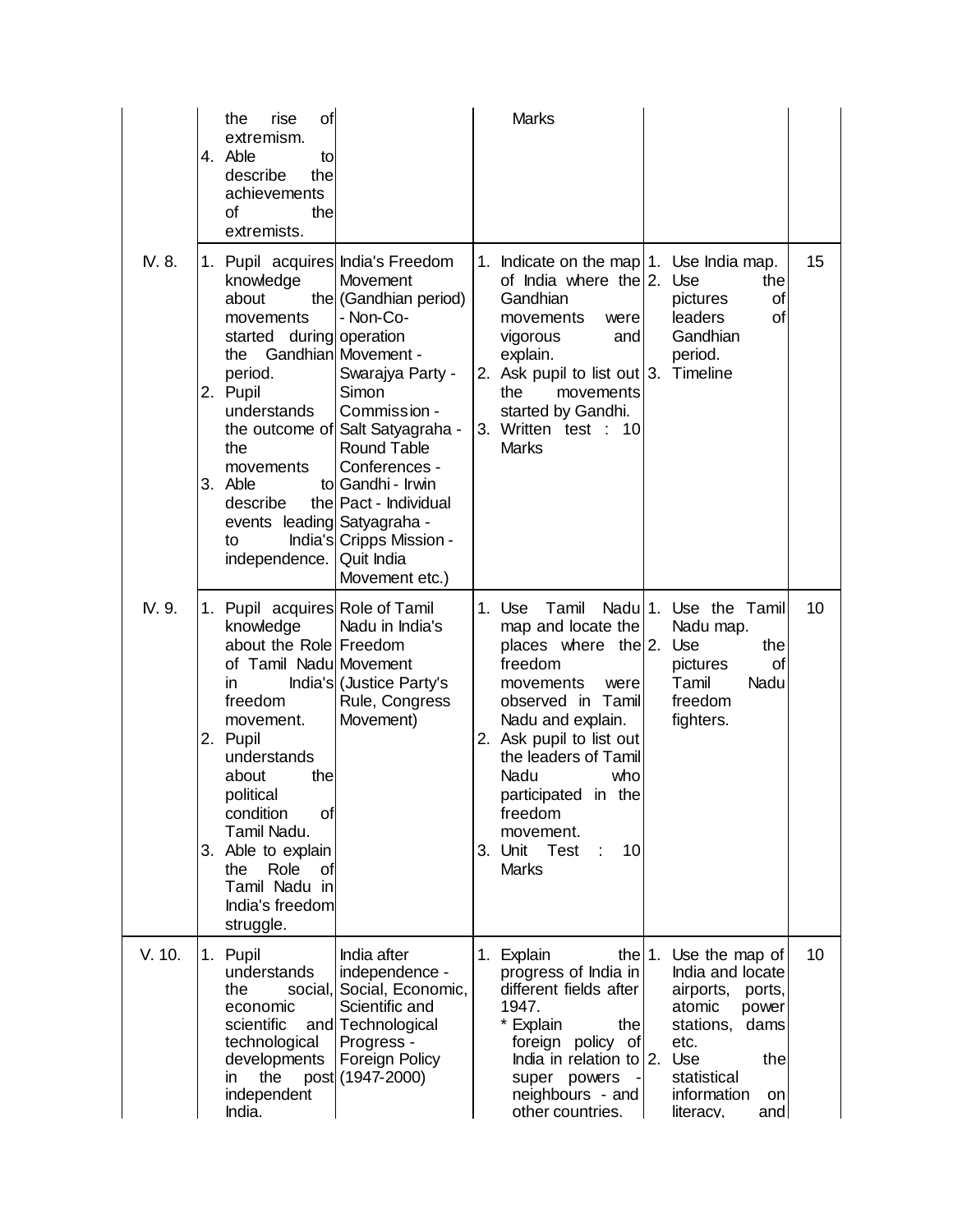|         | 2. Pupil<br>understands<br>the<br>foreign<br>policy of India.<br>3. Able<br>to<br>describe<br>the<br>οf<br>progress<br>India<br>in<br>different fields<br>since 1947.<br>4. Able to explain<br>foreign<br>the<br>policy of India.                                   |                                                                                             | 2. Ask the pupil to list<br>out the five year<br>the<br>plans<br>and<br>progress.<br>3. Written test :<br>10<br><b>Marks</b>                                                                                                                                                                                                                                                                                                                                                        | economic<br>developments<br>during five year<br>plans.                                                                                                                                                                                                                                 |    |
|---------|---------------------------------------------------------------------------------------------------------------------------------------------------------------------------------------------------------------------------------------------------------------------|---------------------------------------------------------------------------------------------|-------------------------------------------------------------------------------------------------------------------------------------------------------------------------------------------------------------------------------------------------------------------------------------------------------------------------------------------------------------------------------------------------------------------------------------------------------------------------------------|----------------------------------------------------------------------------------------------------------------------------------------------------------------------------------------------------------------------------------------------------------------------------------------|----|
|         |                                                                                                                                                                                                                                                                     |                                                                                             | Part-II - Modern World History - 100 periods for Instruction, 14 Periods for Revision, Test etc.,                                                                                                                                                                                                                                                                                                                                                                                   |                                                                                                                                                                                                                                                                                        |    |
| VI. 11. | 1. Pupil acquires Renaissance -<br>knowledge<br>about<br>Renaissance -<br>Sea<br>discoveries,<br>Reformation<br>Counter<br>and<br>reformation.<br>2. Able to explain<br>the results of<br>Renaissance,<br>Reformation<br>Counter<br>and<br>Reformation.             | Discovery of sea<br>routes -<br>Reformation -<br>Counter<br>Reformation                     | 1. Explain the<br>Renaissance<br>and<br>indicate on the map<br>of Europe where<br>Renaissance took<br>place.<br>Explain the cause<br>for discovery of<br>sea routes and<br>indicate<br>on<br>map of Europe<br>the<br>countries<br>interested<br>in<br>finding<br>sea<br>routes.<br>* Explain<br>the<br>causes and<br>of<br>results<br>Reformation.<br>2. Ask pupil to indicate<br>on the<br>map<br>0f<br>Europe<br>places<br>connected with the<br>topic.<br>3. Oral test: 10 Marks | term 1. Use the map of<br>Europe<br>and<br>indicate<br>where<br>Renaissance<br>took place.<br>2. Use the map of<br>Europe<br>and<br>indicate<br>sea<br>routes.<br>the $3.$ Use<br>the<br>pictures<br>of<br>Reformation<br>and<br>counter<br>reformation<br>leaders.<br>the 4. Timeline | 15 |
| VI. 12. | knowledge<br>about<br>American war  - causes and<br>οf<br>independence<br>French<br>and<br>revolution.<br>2. Pupil<br>understands<br>the<br>causes<br>and results of<br>these events.<br>3. Able to explain<br>the<br>causes<br>and the results<br>of<br>the<br>two | 1. Pupil acquires American war of<br>independence -<br><b>French Revolution</b><br>results. | 1. Use the<br>map of $1$ . Use<br>America<br>and<br>explain.<br>* Use the map of<br>Europe<br>and<br>explain.<br>2. Ask the pupil to $ 2$ .<br>indicate on the map<br>of America places<br>connected with the<br>American<br>of l<br>war<br>independence.<br>* Pupil to list out the<br>philosophers<br>responsible<br>the<br>French<br>revolution.                                                                                                                                 | the<br>pictures<br>of<br>leaders<br>of<br>American<br>war<br>οf<br>independence.<br>Use<br>the<br>pictures<br>οf<br>French<br>King,<br>Queen<br>and<br>Philosophers.<br>3. Use the maps<br>of America and<br>Europe.<br>for 4. Timeline                                                | 10 |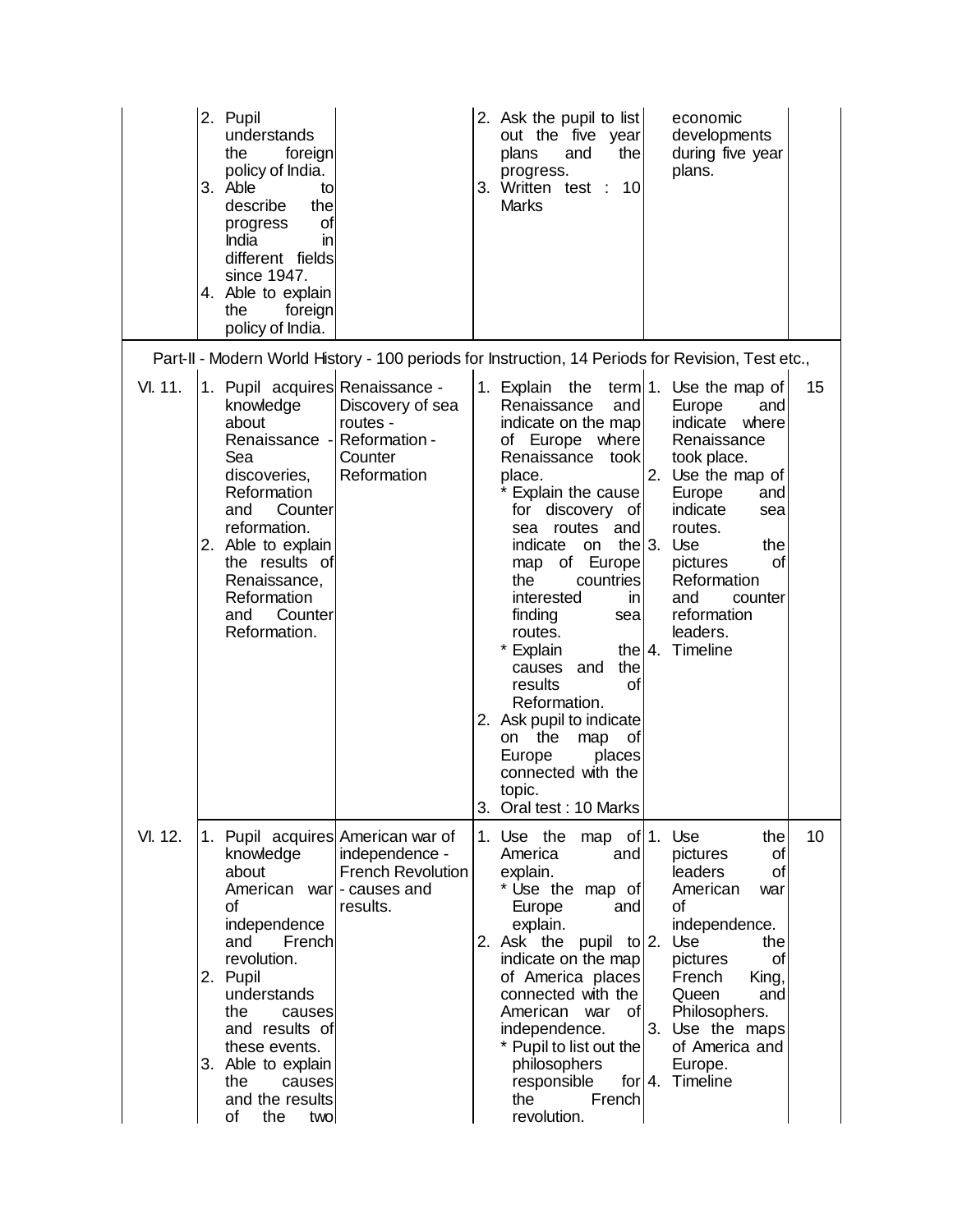|                  | events.                                                                                                                                                                                                                                                                                                                                                                                 |                                                                                       | 10<br>3. Unit Test<br>÷<br><b>Marks</b>                                                                                                                                                                                                                                                                                                                                                                                                                                                                                                                        |    |
|------------------|-----------------------------------------------------------------------------------------------------------------------------------------------------------------------------------------------------------------------------------------------------------------------------------------------------------------------------------------------------------------------------------------|---------------------------------------------------------------------------------------|----------------------------------------------------------------------------------------------------------------------------------------------------------------------------------------------------------------------------------------------------------------------------------------------------------------------------------------------------------------------------------------------------------------------------------------------------------------------------------------------------------------------------------------------------------------|----|
| <b>VII. 13.</b>  | Pupil acquires Industrial and<br>1.<br>knowledge<br>about Industrial Revolutions -<br>and<br>Agricultural<br>Revolutions.<br>2. Able to explain<br>the outcome of<br>these<br>Revolutions.                                                                                                                                                                                              | Agricultural<br>causes - results.                                                     | 1. Use the map of 1. Use the map of<br>Europe and explain<br>Europe.<br>where the Industrial 2.<br>Use<br>the<br>Agricultural<br>&<br>pictures<br>οf<br><b>Revolutions</b><br>machines<br>took<br>place.<br>invented during<br>2. Pupil to list out the<br>this<br>period<br>new inventions and<br>(ploughing,<br>new methods of<br>cottongin,<br>air<br>Agriculture.<br>craft etc.)<br>3. Written Test : 10<br><b>Marks</b>                                                                                                                                   | 10 |
| VII. 14.         | Pupil acquires Spread of<br>1.<br>knowledge on Colonialism -<br>Colonialism,<br>Imperialism,<br>causes<br>results of First Revolution -<br>World War.<br>2. Pupil<br>understands<br>Russian<br>the<br>Revolution and<br>the working of<br>League<br>Οt<br>Nations.<br>3. Able to explain<br>the<br>causes<br>and the results<br>of First World<br>War<br>and<br>Russian<br>Revolutions. | Imperialism - First<br>World War -<br>and Russian<br>League of<br>Nations.            | 1. Use the world map $ 1$ . Use of<br>world<br>indicate<br>the<br>and<br>map.<br>of $2$ .<br>colonies<br>Use<br>the<br>European countries<br>pictures<br>οf<br>explain<br>and<br>the<br>personalities<br>involved<br>with<br>concepts<br>οf<br>Colonalism<br>these topics.<br>and<br>3. Timeline<br>Imperialism.<br>* Explain<br>the<br>and<br>causes<br>First<br>results<br>οf<br>World War<br>and<br>Russian<br>Revolution.<br>2. Pupils to list out the<br>achievements<br>οf<br>οf<br>the<br>League<br>Nations.<br>10<br>3. Unit Test<br>÷<br><b>Marks</b> | 15 |
| <b>VIII. 15.</b> | 1.<br>knowledge<br>about the rise Second World<br>οf<br>Nazism,<br>Causes<br>and<br>results<br>οf<br>Second World<br>War.<br>2. Able to explain<br>the<br>causes<br>and the results<br>Second<br>οf<br>World War.                                                                                                                                                                       | Pupil acquires Rise of Fascism<br>and Nazism -<br>Fascism, War - Causes -<br>Results. | 1. Indicate on the map   1. Use the map of<br>of Europe-Germany<br>Europe.<br>and Italy and 2. Use pictures of<br>Explain the topic.<br>Hitler<br>and<br>Mussolini.<br>2. Ask the pupil to<br>indicate on the map 3. Timeline<br>of Europe places<br>connected with the<br>Second<br>World<br>War.<br>3. Unit Test<br>10<br>Marks                                                                                                                                                                                                                              | 10 |
| IX. 16.          | 1. Pupil acquires Growth of Asian<br>knowledge<br>about<br>progress<br>China<br>Japan<br>after                                                                                                                                                                                                                                                                                          | Nations China and<br>the Japan after<br>of Second World<br>and War.                   | 1. Use the map of 1. Use the map of<br>Asia.<br>Asia and explain<br>2. Use<br>the topic.<br>the<br>2. Ask the pupil to<br>pictures of Mao<br>indicate China and<br>Tsetung<br>and<br>Japan on the map<br>Japanese                                                                                                                                                                                                                                                                                                                                              | 15 |